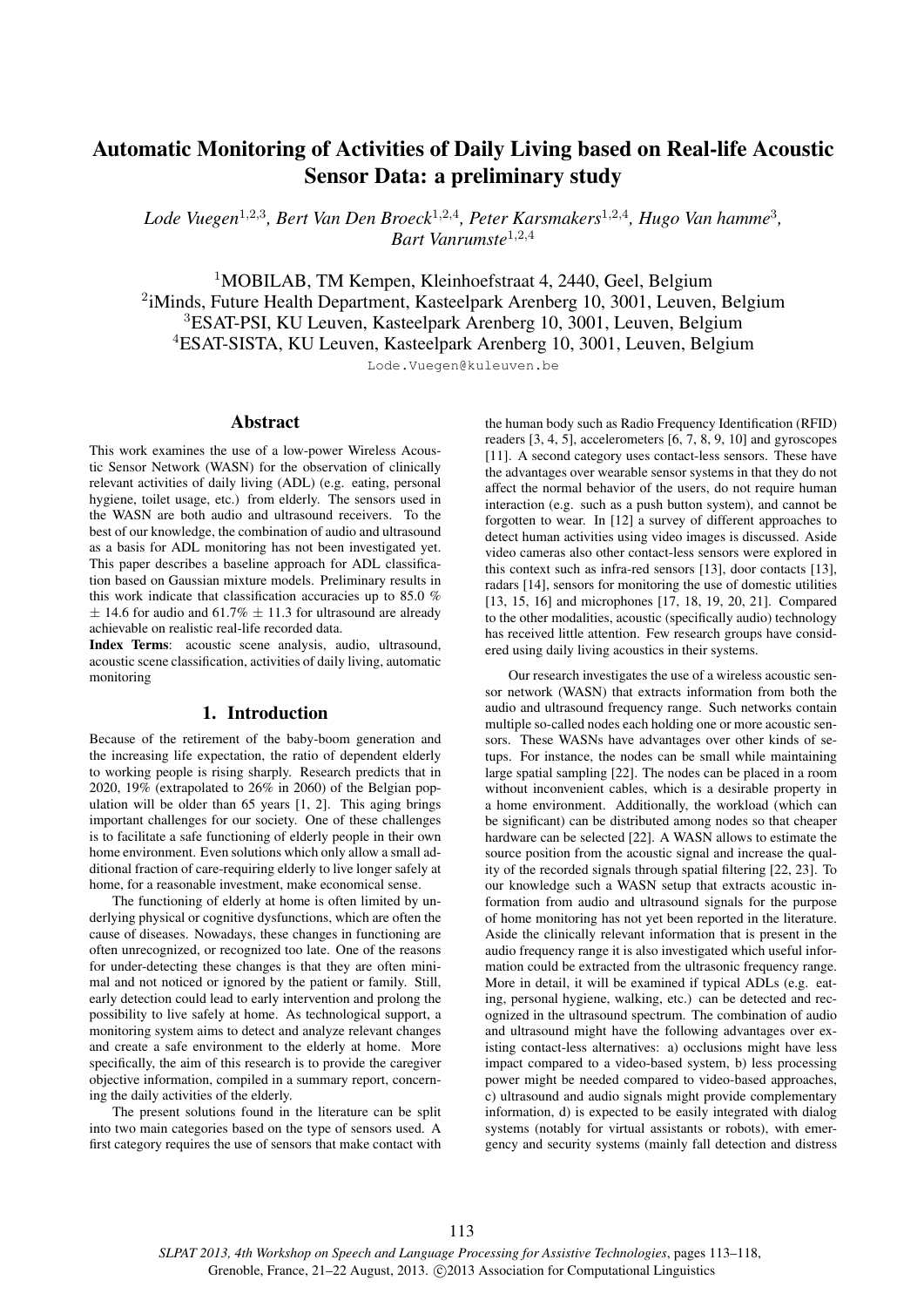situation recognition), is expected to be augmented with human machine interaction (e.g. voice commands, conversational systems), e) can be extended with ultrasound transmitters which allows to estimate object distances to detect changes in the living environment.

This paper describes a baseline architecture for daily activity observation via audio and ultrasonic measurements and discusses the preliminary results obtained on realistic real-life recorded data. The work will serve as a starting point for further improvements of the classification accuracy and required annotation efforts for model estimation.

In section 2 we will briefly discuss the used experimental setup. Topics such as hardware configuration, living environment, and the performed Activity of Daily Living (ADL) scenarios will be clarified. Section 3 describes the baseline system architecture and clarifies a functional block diagram of the proposed solution. Section 4 discusses the feature extraction process and how these features are implemented in a classifier. The conducted experiments and obtained results are presented and clarified in section 5. In Section 6 the findings will be discussed and is followed by the conclusions in Section 7.

### 2. Experimental setup

### 2.1. Hardware

The acoustic sensor network used during the recordings consisted of two different types of nodes, i.e. audio and ultrasound, and are briefly explained in the following two paragraphs.

Each audio node was equipped with three linearly spaced electret microphones with an inter-sensor distance of 6.8 cm. The microphone signals are sent to preamplifiers with a cut-off frequency of 20 kHz to improve the signal level.

The ultrasound node consisted of three 40 kHz centered ultrasound receivers with an inter-sensor distance of 10 cm. Next, the captured ultrasound spectrum is downshifted to the audible frequency range to make it recordable with standard audio hardware. The latter is done by analog mixing the ultrasound signal with a square block wave of 31.5 kHz which results into a transformed center frequency of 8.5 kHz. Next, the downshifted signal is filtered by a 10 kHz low pass filter to cancel out the higher order harmonic product terms. The motivation for downshifting to a center frequency of 8.5 kHz instead of direct to DC (and using a square wave of 40 kHz) is merely because it is expected that the lower ultrasound frequencies (range from 31.5 till 40 kHz) also contain valuable information.

All captured acoustic signals were recorded using a 4 channel 24-bit soundcard sampling at 32 kHz. Each soundcard additionally recorded a reference signal that was received from a single transmitter through a RF channel. These reference signals were used for the purpose of off-line synchronization of the different inter node channels as described in [24].

### 2.2. Living environment

The domestic environment used in this work was a room of size 6 m by 4 m with a combined kitchen and living space as shown in Figure 1. Each of the 4 corners was equipped with an audio node to ensure full coverage of the acoustic sensor network. Additionally, the use of multiple node reduces the maximum possible distance between source and node and thereby increasing the SNR of the received signals as well. In contrast with the audio nodes, only a single ultrasound node was available for installation in the domestic environment. The most suitable position for this node with respect to the maximum possible



Figure 1: Floor plan of the domestic environment.

coverage was the the corner in the living room.

### 2.3. Recording scenario and data

The collection of audio and passive ultrasound data from clinically relevant domestic events is required to analyze and explore the proposed observation system. Therefore, during this data collection session eight different people performed some typical ADLs over a time span of three days in the domestic environment. Table 1 gives an detailed overview of the collected data in terms of both audio and ultrasound.

Table 1: *A detailed overview of the collected audio and ultrasound data.*

| <b>Activity class</b> | Number of | <b>Recording Duration</b> |  |  |  |  |
|-----------------------|-----------|---------------------------|--|--|--|--|
|                       | examples  | (minutes)                 |  |  |  |  |
| Cooking and eating    |           | 287.01                    |  |  |  |  |
| Reading               | 2         | 22.04                     |  |  |  |  |
| Using laptop          | 2         | 21.16                     |  |  |  |  |
| Vacuum cleaning       |           | 34.15                     |  |  |  |  |
| Walking around        | 6         | 59.12                     |  |  |  |  |
| Watching TV           | ٩         | 73.44                     |  |  |  |  |

# 3. System architecture

The proposed system architecture is shown in Figure 2. Each node first estimates whether or not the input contains acoustic information by using a sound activity detector (SAD). Since a wide range of acoustics can be useful in recognizing an activity it is difficult to select a certain model-based sound activity detector. Therefore, a simple energy based threshold is implemented as SAD. First each sample is squared and thresholded. Then a hangover scheme labels each sample within 25 ms of a sample which passed the threshold as a positive detection. If acoustic information is detected, the raw waveform data will be further processed into acoustic and position features (as described in 4.1 and 4.2). Both acoustic and position features are calculated on 25 ms blocks of data with a time shift of 10 ms. The SAD is also used to estimate the signal-to-noise ratio (SNR) at which the acoustic information is received. Only this low dimensional information (SNR, acoustic and position features) is sent to a central processor. This strategy reduces the necessary bandwidth and power consumption.

The central processor combines the position features of all nodes and only selects the acoustic features from the micro-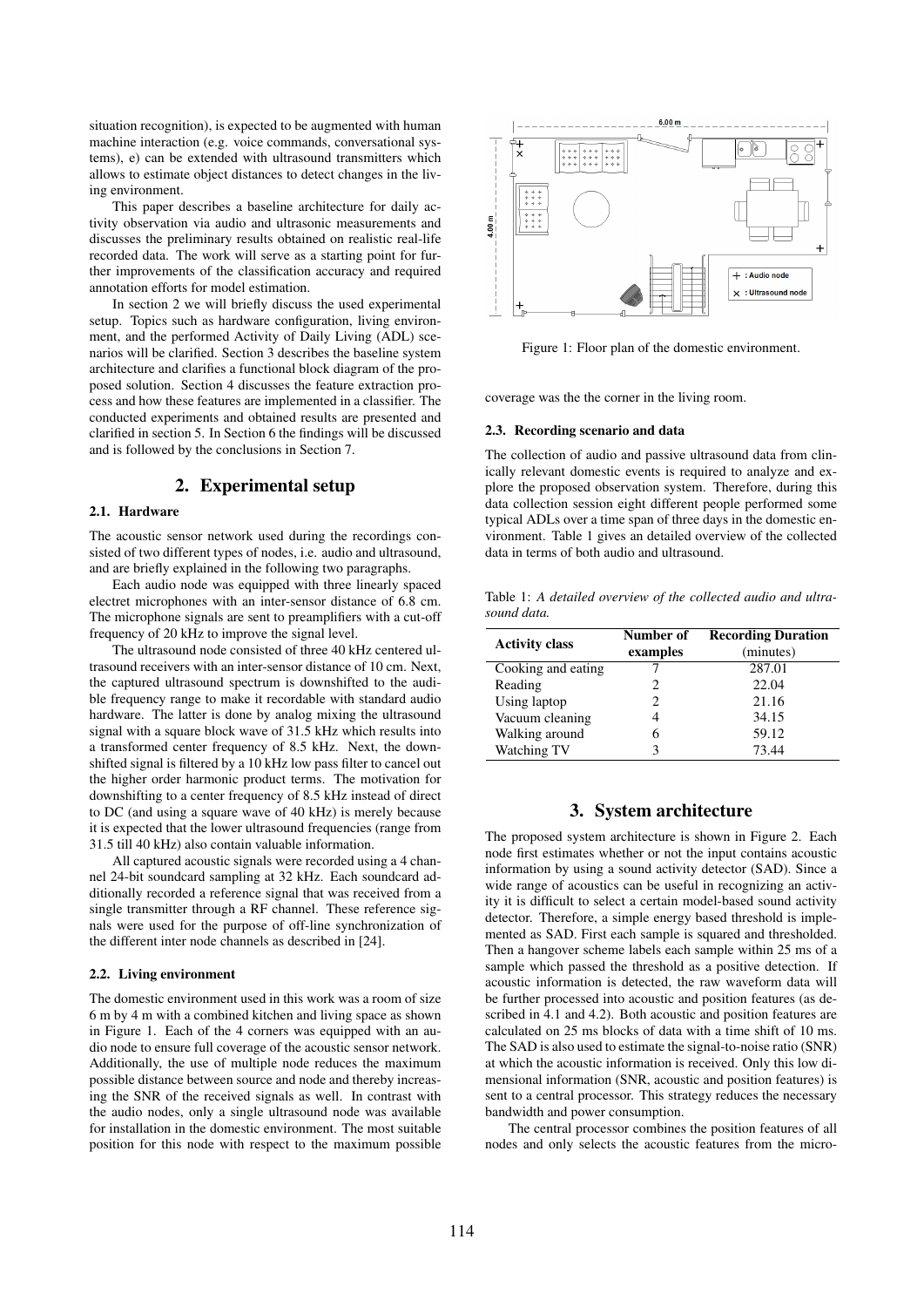

Figure 2: Block schematic of system architecture.

phone that receives the acoustic signal with the highest SNR. Once the features are combined, these will form the basis for the training and testing phase. It is worth mentioning that Figure 2 depicts a simplified architecture. In practice the block node selection will notify each node whether or not its acoustic features are needed such that no unnecessary CPU time nor bandwidth will be wasted.

### 4. Feature extraction and modeling

As discussed in previous sections, this work aims to reveal ADLs from the associated acoustic information. In order to optimize the classification objective, the raw stream of acoustic data is transformed into more consistent features. Therefore, two types of features will be extracted from collected sensor data, i.e. acoustic source localization features and acoustic features. It is expected that these two feature sets contain complementary information which will boost the classification performance. For instance, running water detected in the bathroom is more associated to personal hygiene than to cooking.

#### 4.1. Acoustic features

Most of the presently available acoustic feature extraction approaches find their origin in speech applications and are often based on the properties of human speech production and perception. A well-known and often used feature extraction approach in the domain of speech- and speaker recognition applications are the so-called Mel-Frequency Cepstral Coefficients (MFCCs) [25]. Despite the fact that MFCCs are initially developed for speech applications, research indicates that MFCCs are also a successful choice for processing non-speech acoustic signals as well [26, 27]. Therefore, this work will use the MFCC approach as a baseline for computing the acoustic features from the collected audio data. The feature extraction process for the downshifted ultrasound signals is slightly different. Here, linearly spaced filter banks make more sense since there is no reason to assume that the frequency resolution should be significantly different at the low versus the high end of the spectrum. This changes the Mel-Frequency Cepstral Coefficients into a linear alternative which is denoted as Linear-Frequency Cepstral Coefficients (LFCCs) [28].

Both the MFCC- and LFCC-features will be extracted using the same parameter setting. Literature indicates that window sizes of 25 ms with an overlap of 10 ms are typically used [25]. The number of filterbanks is set to 40. The filtering operation is followed by a  $13<sup>th</sup>$  order Discrete Cosine Transform. Finally, the  $\Delta$  and  $\Delta\Delta$  are computed and added as acoustic features. This leads into a 42*-dimensional* acoustic feature vector for both audio and the downshifted ultrasound. Finally, each feature dimension is normalized by applying a standard mean and variance normalization algorithm.

#### 4.2. Position features

Since sound travels at a finite speed, information about the direction of arrival (DOA) can be found in the time differences of arrival (TDOA) between different microphones in a node. The most simple way of measuring a TDOA is by a cross correlation, but this approach has a time resolution of a single sampling period. This problem can be resolved by using the socalled steered response power (SRP) algorithm [29]. SRP is based on a delay and sum beamformer, which is steered in multiple directions at once (ranging from -90 $\degree$ to +90 $\degree$ with a resolution of 2◦ ) for one block of data and measures the retrieved energy in each direction. In this work, an enhancement on SRP is used, namely SRP phase transform (SRP-PHAT). PHAT basically pre-transforms the microphone frames to have an unity spectral density. This operation decorrelates the different microphone signals over time, making the directional energy peaks corresponding to a source narrower. The SRP-PHAT algorithm is described further in [29].

SRP-PHAT finally produces 91 points of the directional energy curve per node. These points were not directly used as features for the classification model. Since only a limited amount of training data was available it is desirable to keep the feature space low dimensional. Therefore, it was chosen to split-up the directional energy curve into two regions with broadside as the boundary. The energy in each region was integrated and the resulting two measures were combined into a single feature per node by taking the logarithmic ratio. The logarithm is taken to reshape the ratio intervals from [0, 1] and [1,  $\infty$ [ to ] $-\infty$ , 0] and  $[0, \infty]$  to equalize the importance of both sides. Despite the resulting low resolution, using a combination of nodes allows to partition the living environment into several areas. Therefore, the position feature vectors used for the classification model are formed by concatenating the node specific position features. This differs from the acoustic features where only features from a single node are selected.

#### 4.3. Gaussian Mixture Models

ADLs are classified by training a GMM with diagonal covariance per class. A sequence of feature vectors, possibly originating from multiple nodes and from both modalities, is assigned to the class that produces the maximal log-likelihood. In earlier work on similar problems [30], it was found that classification accuracy did not depend critically on the number of mixture components in the range from 5 to 20. For parsimony, five mixture components were used.

### 5. Experiments and results

Due to the limited amount of training data, a 10-fold crossvalidation approach was used to evaluate the classification performance of the proposed system. The data was not first permuted before partitioning to leave the acoustic variation between training and validation partition as realistic as possible. In order to preserve the class balance in training- and validation set, each activity class was first partitioned into 10 folds followed by the combination of corresponding class specific folds.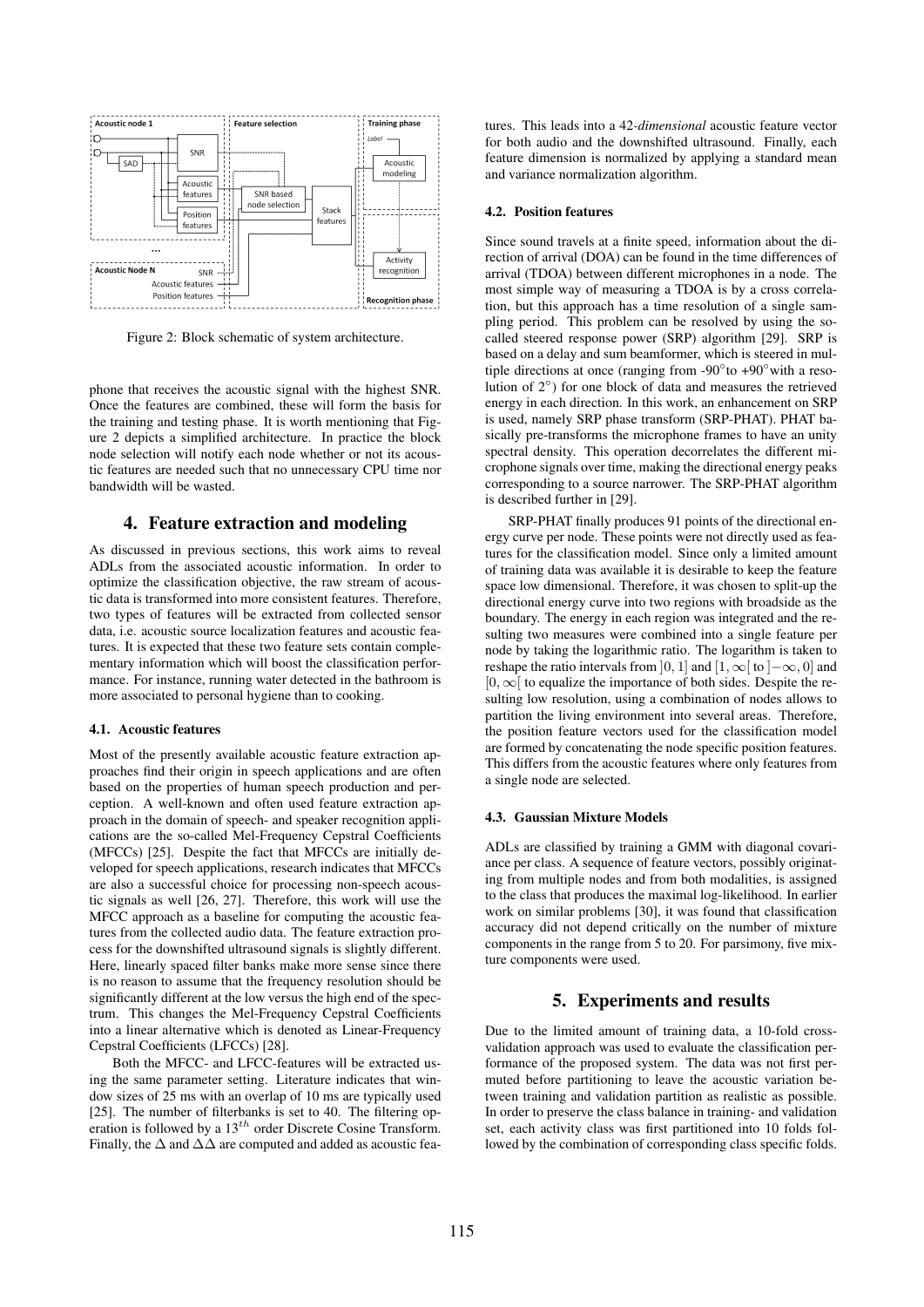### 5.1. Audio based ADL classification

The first conducted experiment in this work analyzes the audio based classification performance of the sensor network. In order to examine the additional value of the position information in terms of classification accuracy this experiment is carried out twice, i.e. once without and once including the position features. The corresponding confusion matrices are shown in Table 2 and Table 3 respectively. As one can see, promising results are obtained. The obtained average accuracy is 81.7 %  $±$  14.6 when only the acoustic features are taken into account. This value increases by  $3.3\%$  to an average accuracy of  $85.0\%$  $% \pm 14.6$  when the position information is added as a feature. The following observations can be made by analyzing the corresponding confusion matrices more in detail:

- 1. The ADL *Cooking and eating*, *Vacuum cleaning*, and *Watching TV* have the best classification results. This is easy to comprehend because: 1) these activities are characterized by their own typical recurring characteristic acoustic information and 2) the energy of the acoustic sounds in these events is sufficiently high which results into higher SNRs.
- 2. The increase in accuracy by adding position information is due to the higher classification results obtained at *Reading* and *Walking around*. For these activities, the energy in the acoustic waves is low (e.g. page turn or a footstep) making the acoustic features unreliable.

Table 2: *Confusion matrix of the obtained audio classification results without the position information.*

| Classified label:<br>True label: | Cooking and eating | Reading | Vacuum cleaning | Walking around | Watching TV | Working laptop |
|----------------------------------|--------------------|---------|-----------------|----------------|-------------|----------------|
| Cooking and eating               | 9                  |         |                 |                |             |                |
| Reading                          | 1                  | 5       |                 | 3              |             |                |
| Vacuum cleaning                  |                    |         | 10              |                |             |                |
| Walking around                   | 2                  |         |                 | 7              |             |                |
| <b>Watching TV</b>               |                    |         |                 |                | 10          |                |
|                                  |                    |         |                 |                |             |                |

### 5.2. Complementarity of audio and ultrasound

This experiment examines the complementarity of the audio and ultrasound signals. As discussed in section 2, only 1 ultrasound node was placed in the domestic environment. Therefore, in order to have a fair comparison between both modalities only the audio data from the corresponding audio node is used in this experiment. This differs from 5.1 where the node selection depends on the node's SNR.

Table 4 and 5 represent the obtained audio and ultrasound results. The average accuracy of the audio classification drops to 81.7%  $\pm$  12.3, as expected. The average score of ultrasound is  $61.7\% \pm 11.3$  which is lower than that when using audio but still very promising. By analyzing the results more in detail the following conclusions can be made:

Table 3: *Confusion matrix of the obtained audio classification results when the position features are included.*

| True label:        | Classified label: | Cooking and eating | Reading | Vacuum cleaning | Walking around | Watching TV | Working laptop |
|--------------------|-------------------|--------------------|---------|-----------------|----------------|-------------|----------------|
| Cooking and eating |                   | 9                  |         |                 |                |             |                |
| Reading            |                   | 1                  | 6       |                 | 3              |             |                |
| Vacuum cleaning    |                   |                    |         | 10              |                |             |                |
| Walking around     |                   | 1                  |         |                 | 8              |             |                |
| <b>Watching TV</b> |                   |                    |         |                 |                | 10          |                |
| Working laptop     |                   |                    |         |                 | 2              |             | 8              |

- 1. Also in the ultrasound modality, the ADLs *Cooking and eating*, *Vacuum cleaning*, and *Watching TV* have the best accuracy. For these, the same explanation as in 5.1 is valid.
- 2. The classification accuracy of the activities *Reading* and *Working laptop* with the down-shifted ultrasound signals is inferior to the performance when using the audio data. Listening to the recording confirms that these activities are harder to recognize from the ultrasound recordings than from the audio recordings.
- 3. Ultrasound signals will be more attenuated than audio over a same distance since the attenuation of acoustic waves depends on the frequency [29]. This in combination with a sub-optimal ultrasound node (i.e. analog downshifting introduces a significant amount of noise) makes the ultrasound part of the sensor network less sensitive compared to audio and thereby also affecting the results.

Table 4: *Confusion matrix of the obtained audio classification accuracies (only the acoustic and position features from the audio node corresponding to the ultrasound node position is used).*

| True label:        | Classified label: | Cooking and eating | Reading | Vacuum cleaning | Walking around | Watching TV | Working laptop |
|--------------------|-------------------|--------------------|---------|-----------------|----------------|-------------|----------------|
| Cooking and eating |                   | 9                  |         |                 |                |             |                |
| Reading            |                   |                    | 5       |                 | 3              |             |                |
| Vacuum cleaning    |                   |                    |         | 10              |                |             |                |
| Walking around     |                   |                    | 1       |                 | 8              |             |                |
| Watching TV        |                   |                    |         |                 |                | 10          |                |
| Working laptop     |                   |                    |         |                 | 3              |             |                |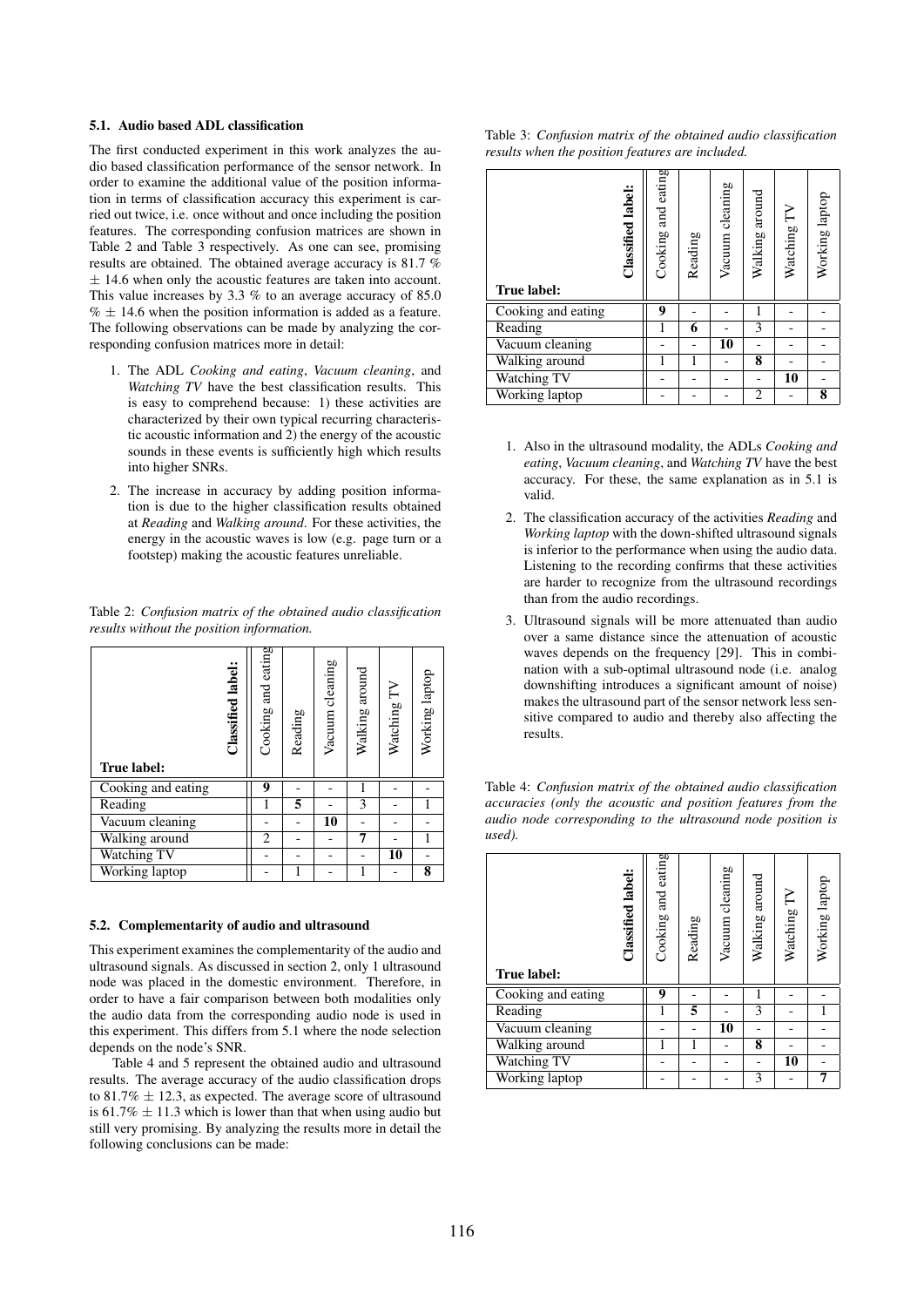Table 5: *Confusion matrix of the obtained ultrasound classification results (position features included).*

| Classified label:<br>True label: | Cooking and eating | Reading | Vacuum cleaning | Walking around | Watching TV | Working laptop |
|----------------------------------|--------------------|---------|-----------------|----------------|-------------|----------------|
| Cooking and eating               | 10                 |         |                 |                |             |                |
| Reading                          |                    | 0       |                 | 2              | 8           |                |
| Vacuum cleaning                  |                    |         | 10              |                |             |                |
| Walking around                   |                    |         |                 | 6              | 4           |                |
| Watching TV                      |                    |         |                 | 1              | 9           |                |
| Working laptop                   |                    |         |                 | 3              | 5           | 2              |

Table 6 shows the confusion matrix of the classification results when audio and ultrasound are combined. The latter is done by summing the audio an ultrasound class posteriors together. The obtained average classification score is 80.0%  $\pm$ 10.5 which is slightly less accurate compared to the audio results from Table 4 but nevertheless still promising.

Table 6: *Confusion matrix of the combination audio and ultrasound.*

| Classified label:<br>True label: | Cooking and eating | Reading | Vacuum cleaning | Walking around | Watching TV | Working laptop |
|----------------------------------|--------------------|---------|-----------------|----------------|-------------|----------------|
| Cooking and eating               | 10                 |         |                 |                |             |                |
| Reading                          |                    | 4       |                 | 3              |             |                |
| Vacuum cleaning                  |                    |         | 10              |                |             |                |
| Walking around                   |                    | 1       |                 | 6              |             | 2              |
| Watching TV                      |                    |         |                 |                | 10          |                |
| Working laptop                   |                    |         |                 | 2              |             | 8              |

# 6. Discussion

The preliminary results in Section 5 indicate promising ADL classification results for both the audio and ultrasound modalities. Although the ultrasound based classification results were inferior to those obtained using audio data, one must be careful before drawing conclusions.

- 1. The SNR of the ultrasound signals was significantly lower than that of the audio signals. Further investigation is required to check which hardware improvements can be used to increase the SNR.
- 2. Although a simple combination of both the audio and ultrasound modalities resulted in a decrease of overall performance, other types of combination, such as a class-dependent weighted combination of both outcomes, might be more successful.

Therefore, future work will focus on the development of more sensitive and less-noisy ultrasound nodes and the optimal integration of both modalities with respect to the classification performance of the WASN. Moreover, the added value of active observation will be investigated as well by extending the sensor network with ultrasound transmitters. This can lead to a better observation of dynamic ADLs (e.g. walking around) and thereby can also lead to an improved overall classification accuracy.

Furthermore, real-life data collection sessions over a longer time span in homes of elderly living alone are also planned in the near future. This allows the creation of larger acoustic datasets which will improve the estimation of acoustic models.

# 7. Conclusions

This work presents a distributed acoustic sensor network for the observation of activities of daily living from elderly on the basis of the corresponding audio and ultrasound data. The baseline system that is proposed was validated on realistic real-life data that was recorded in a domestic environment equipped with a prototype of the sensor network. The conducted classification experiments on the acquired data revealed promising preliminary classification accuracies, i.e. 85.0 %  $\pm$  14.6 and 61.7%  $\pm$  11.3 for audio and ultrasound respectively. Combining both modalities by posterior summation did not yield an improvement over the audio-only modality. Other classifier combination methods will be studied in the near future. Despite these promising preliminary results, further work on a larger scaled dataset collected with multiple and more sensitive ultrasound nodes is required to increase the significance of the obtained results.

# 8. Acknowledgements

This work was performed in the context of following projects: ALADIN (IWT-SBO project contract 100049) and IWT doctoral scholarships (contract 111433 and 121565).

# 9. References

- [1] N. Consortium. (2010) The business of aging: Commercial challenges and opportunities in ambient assisted living. [Online]. Available: http://www.netcarity.org
- [2] F. planbureau: Economische analyses en vooruitzichten. (2011) Bevolkingsvooruitzichten 2010-2060. [Online]. Available: http://www.plan.be
- [3] D. J. Patterson, D. Fox, H. Kautz, and M. Philipose, "Fine-grained" activity recognition by aggregating abstract object usage," in *Proceedings of the Ninth IEEE International Symposium on Wearable Computers*, ser. ISWC '05. Washington, DC, USA: IEEE Computer Society, 2005, pp. 44–51. [Online]. Available: http://dx.doi.org/10.1109/ISWC.2005.22
- [4] J. Wu, A. Osuntogun, T. Choudhury, M. Philipose, and J. M. Rehg, "A scalable approach to activity recognition based on object use," in *In Proceedings of the International Conference on Computer Vision (ICCV), Rio de*, 2007.
- [5] M. Stikic, T. Huynh, K. Van Laerhoven, and B. Schiele, "Adl recognition based on the combination of rfid and accelerometer sensing," in *Proceedings of the 2nd International Conference on Pervasive Computing Technologies for Healthcare (Pervasive Health 2008), IEEE Xplore, Tampere, Finland: IEEE Xplore,* Tampere, Finland: IEEE Xplore, January 2008, pp. 258–263.
- [6] X. Long, B. Yin, and R. M. Aarts, "Single-accelerometerbased daily physical activity classification," in *2009 Annual International Conference of the IEEE Engineering in Medicine and Biology Society*. IEEE, Sep. 2009, pp. 6107–6110. [Online]. Available: http://dx.doi.org/10.1109/iembs.2009.5334925